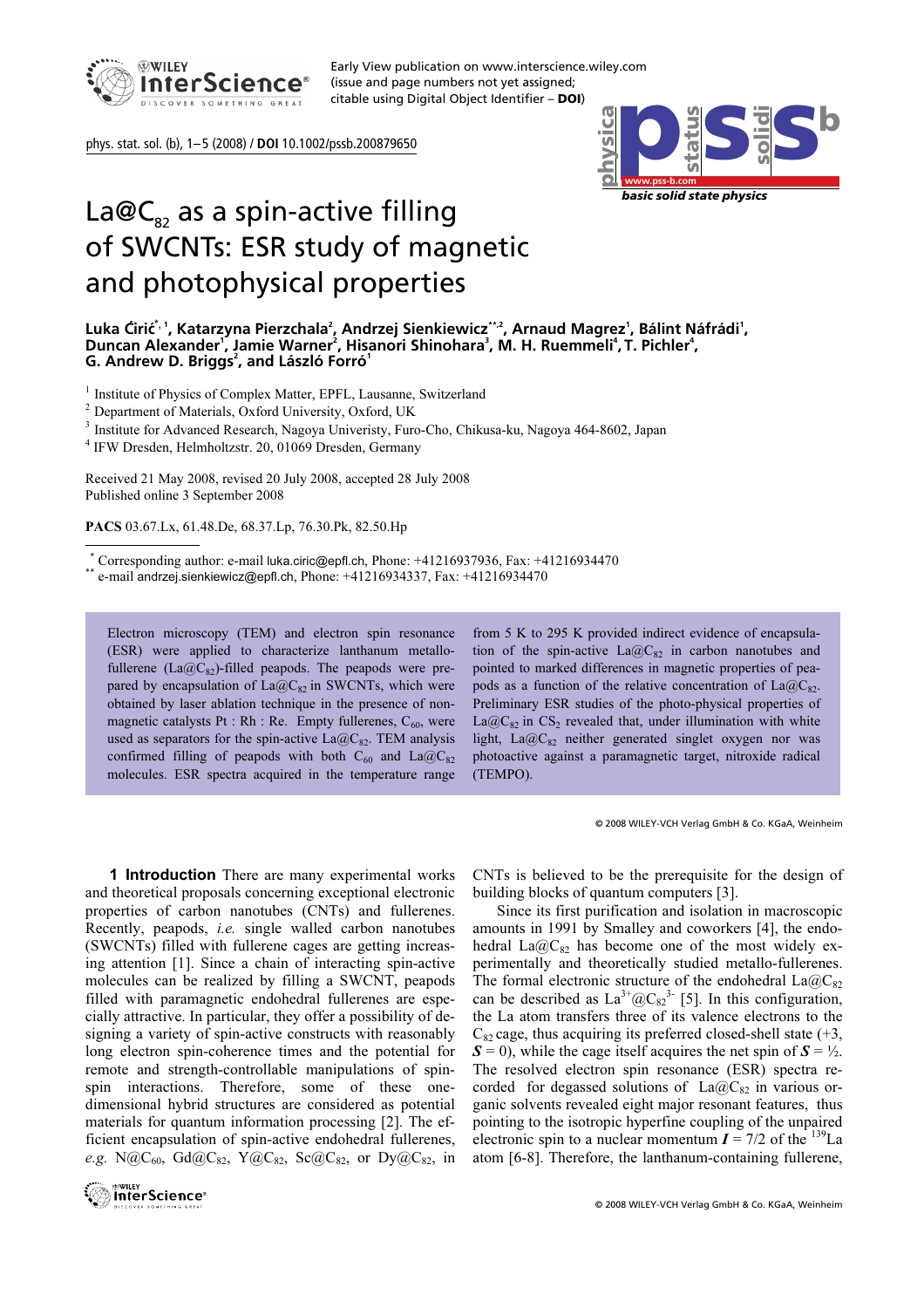

 $La@C_{82}$ , can be considered as a ground-state doublet with its paramagnetism originating in an unpaired electron spin in the  $\pi$ -electron system of the carbon framework. This is in contrast to another extensively studied endohedral fullerene and candidate for designing qubits,  $N@C_{60}$ , which has only 2% of the unpaired electron spin density on the carbon cage [9]. However, similarly to  $N@C_{60}$ , the lanthanum-containing fullerene,  $La@C_{82}$ , reveals reasonably long relaxation times and has the potential for performing controllable interactions with other spins, thus providing an embodiment for quantum information processing. In comparison with N@C<sub>60</sub>, La@C<sub>82</sub> is also more readily available and chemically stable. Moreover, upon reduction or oxidation, La $@C_{82}$  changes to even more stable diamagnetic anionic ( $\left[\text{La@C}_{82}\right]^{-1}$ ) or cationic ( $\left[\text{La@C}_{82}\right]^{+1}$ )<br>forms [10] forms [10].

 Here, we focus on preparation and preliminary characterization of peapods filled with the paramagnetic lanthanum metallo-fullerene,  $La@C_{82}$ . The successful filling of peapods with the spin-active  $La@C_{82}$ , as well as with the separating cages of empty  $C_{60}$  fullerenes, has been demonstrated by transmission electron microscopy (TEM). ESR provided evidence of paramagnetic filling in peapods and pointed to marked differences in magnetic properties of peapods containing various concentrations of the spinactive endohedral fullerenes,  $La@C<sub>82</sub>$ .

**EXERCISE SECTION CONSULTERIES INTERFECT INTO THE CONSULTERIES IN THE CONSULTERIES IN THE CONSULTERIES IN THE CONSULTERIES IN THE CONSULTERIES IN THE CONSULTERIES IN THE CONSULTERIES IN THE CONSULTERIES IN THE CONSULTERIE**  Since elucidation of the physical properties and chemical reactivity of  $La@C_{82}$  is a challenge for developing new spin-active hybrid structures for quantum computing, we also preformed preliminary studies of the photosensitizing properties of  $La@C_{82}$  in the organic solvent, CS<sub>2</sub>. To this end, we performed ESR reactive scavenging of electronically excited dioxygen (singlet oxygen,  ${}^{1}\Delta_{g}$ ). In contrast to the ground state melocular oxygen ( $O_1$ ,  ${}^{3}\Delta$ , ) which is a ne the ground state molecular oxygen  $(O_2, {}^3\Delta_g)$  which is a pa-<br>remeasuration trial of the quarted singlet extreme <sup>1</sup>A is disramagnetic triplet, the excited singlet oxygen  ${}^{1}\Delta_{g}$  is dia-<br>means is and is known for its strengly oxidative proportion magnetic and is known for its strongly oxidative properties [11]. The enormous reactivity of  ${}^1\Delta_g$  finds applications in<br>blooding and disinfection reactions in many abomised. bleaching and disinfection reactions, in many chemical syntheses, as well as in novel therapeutic modalities, like photodynamic therapy (PDT) [12]. Singlet oxygen is often formed from  $O_2$  in light-activated processes in the presence of light-harvesting substances, the photosensitizers. Especially, fullerenes  $C_{60}$  and  $C_{70}$  possess useful photophysical properties to efficiently generate singlet oxygen. In such photo-stimulated reactions, the optically-excited fullerenes transfer energy from their long-lived metastable triplet states to molecular oxygen, thus forming singlet oxygen with high yields [13].

ESR revealed that, in contrast to  $C_{60}$  and  $C_{70}$ , under illumination with white light, the lanthanum metallofullerene, La $@C_{82}$ , did not produce singlet oxygen. While using ESR, we also checked the photocatalytic properties of La@C<sub>82</sub> towards the photo-decomposition of a stable nitroxide radical, 2,2,6,6-tetramethylpiperidine-N-oxyl troxide radical, 2,2,6,6-tetramethylpiperidine-N-oxyl (TEMPO), and found no marked photocatalytic activity of this metallo-fullerene. However, from a substantial loss of the ESR signal of  $La@C_{82}$  in these experiments (~25%),



Figure 1 Illustration of high filling in SWNTs with fullerene content.

we inferred formation of the light-induced diamagnetic forms of  $La@C_82$ .

 2 Experimental SWCNTs with the average diameter of ~1.4 nm were produced using laser ablation technique in the presence of non-magnetic catalysts Pt:Rh:Re. SWNTs were purified using a combined oxidation and microwave digestion steps [14]. We were provided with 35μM concentration of La@C<sub>82</sub> in CS<sub>2</sub>. Pure C<sub>60</sub> fullerenes (99.5%) from Bucky USA were used as separating molecules for the spin-active  $La@C_{82}$  in peapods. Therefore, before encapsulation of SWCNTs,  $La@C_{82}$  in the stock solution was diluted with  $C_{60}$  in the following proportions: 1:100, 1:20, 1:10, and 1:1, thus resulting in 1, 5, 100 and 100% relative content of  $La@C_{82}$  in the peapod filling.

 Before encapsulation, the ends of SWCNTs were opened by oxidation in fixed air at 350 °C for 20 min. Then, SWNTs were coated with an appropriate combination of mixed fullerenes, by dropping and drying out the prepared solutions on the nanotube sample. Prepared sample is sealed under vacuum in a quartz tube. To ensure the encapsulation process, the  $C_{60}/La@C_{82}$  coated SWCNTs were annealed in vacuum for 4 days at 450 °C. ESR experiments on peapods in the temperature range of 5-300 K were performed using an X-band Bruker ESR spectrometer (EleXsys 540) equipped with a high-Q cylindrical cavity.

 The ESR assay of the photo-catalytic properties of  $La@C_{82}$  in CS<sub>2</sub> was performed at room temperature using an X-band Bruker ESP 300E spectrometer equipped with a standard TE102 cavity. To measure the generation efficiency of  ${}^1\Delta_g$ , the stock CS<sub>2</sub> solutions containing 35 μM<br>concentrations of either  $C_1$ ,  $C_2$ , or  $I_1 \circ \mathcal{O}C_1$  and 25 mM concentrations of either C<sub>60</sub>, C<sub>70</sub> or La@C<sub>82</sub> and 25 mM concentration of a singlet oxygen-scavenging reagent, 2,2,6,6-tetramethyl-piperidine (TMP), from Sigma, were equilibrated with air. The diamagnetic substrate, TMP, reacts with singlet oxygen, which yields an ESR-detectable product, TEMPO. This approach, firstly introduced by Lion *et al.* [15], is thought to be highly specific to the formation of singlet oxygen [16].

 Then, aliquots of ca. 70 μL were transferred into 2.0 mm ID and 2.4 mm OD quartz capillary tubes from Vitro-Com, NJ, USA (sample height of 25 mm). The quartz capillaries containing either of the prepared solutions were exposed to the white light from a halogen source (150 W halogen lamp) outside the ESR cavity at the stabilized temperature of 21  $\pm$  1 °C.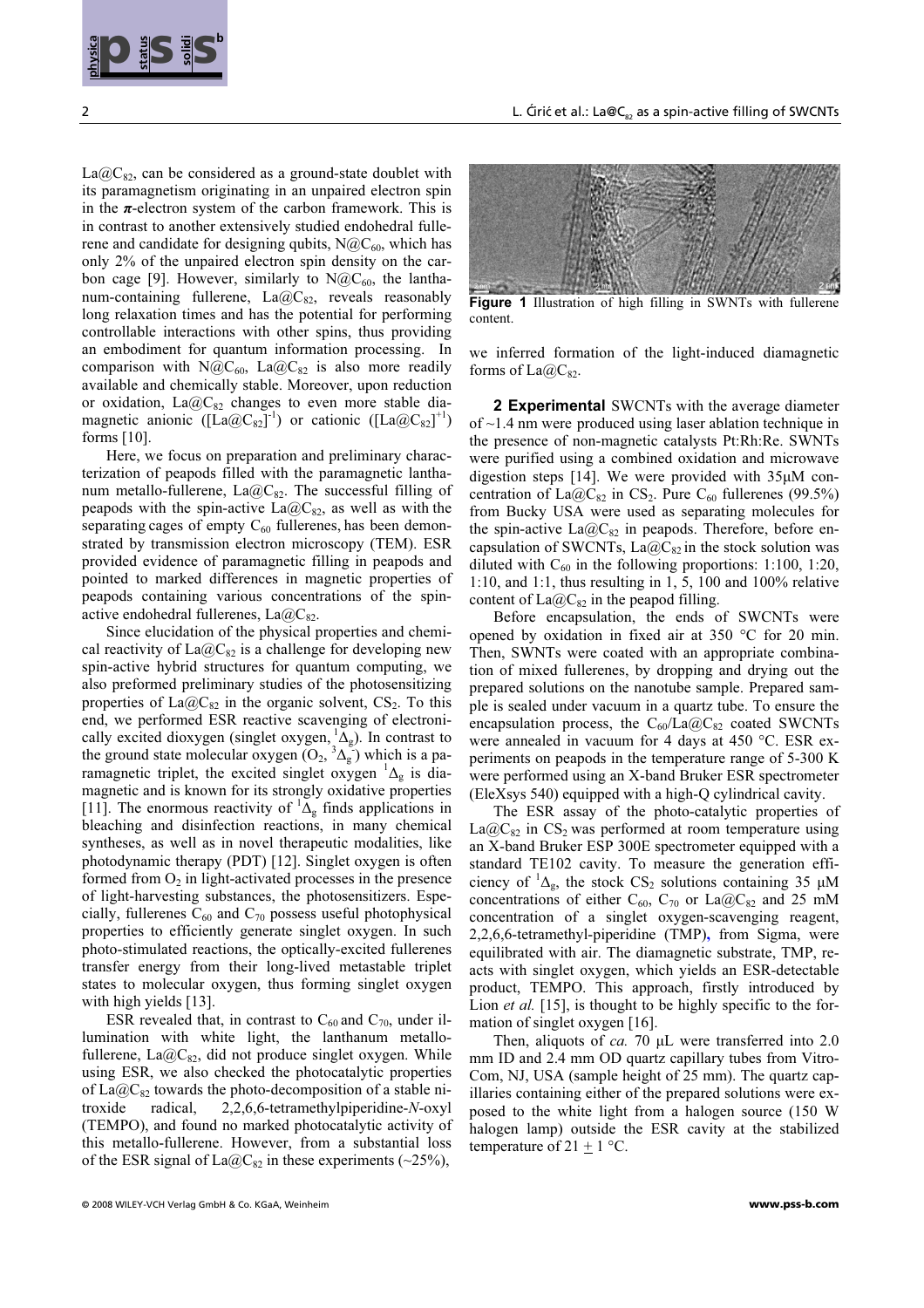**3 Results and discussion** Single-wall carbon nanotubes (SWCNTs) produced by laser ablation with the use of non-magnetic catalyst, Pt:Rh:Re, have been found more suitable for preparing the prospective spin-active peapods as compared to those obtainedby using standard magnetic catalysts [17]. In particular, effective removal of the local magnetic fields related to the remnant magnetic catalysts promotes longer spin-coherence times in prospective qubits. High resolution TEM imaging was used for preliminary evaluation of the obtained peapods. Representative TEM images of  $C_{60}/La@C_{82}$ -filled peapods are shown in Fig. 1. The images demonstrate a high level of filling of SWCNTs with the fullerene species. Further TEM investigations will be made to investigate the distribution of the endohedral fullerenes in the peapods [18], to determine how effectively the empty  $C_{60}$  cages 'dilute', and thus separate, the La@C82 molecules. ESR characterization of the magnetic properties of  $C_{60}/La@C_{82}$ -filled peapods was performed for peapods with the relative content of  $La@C_{82}$  of 1, 5, 10, and 100%. For all the measured samples, the experimentally observed line-shapes could be deconvoluted into two major components, i.e. narrow and broad Lorentzian lines. The example of the deconvolution these two components and a simulative fit of the ESR spectrum of peapods containing 1% of  $La@C_{82}$  is shown in Fig. 2. The linewidth of the narrow component slightly increases upon doping, remaining less than 1G, except for 100% case. For the broad component this tendency for broadening with the doping level was even more pronounced (Fig. 3). The ESR-derived spin susceptibility obtained by numerical double integration the broad ESR component revealed the similar behavior to that previously reported for pristine carbon nanotubes, i.e. 'super-Curie' increase below 50 K and `Curie-type` above 50 K [19].

 As can be seen in Figure 4, with increasing relative content of  $La@C_{82}$  in peapopds, a shift of the resonance field of the broad component towards higher magnetic fields was observed.



Figure 2 The ESR trace acquired at 60 K for peapods having the relative La $@C_{82}$  content of 1%. The simulative fit and deconvolution into narrow and broad components are also shown.



Figure 3 Line width evolution of the narrow (full blue squares) and broad (full red triangles) components of the ESR spectrum as a function of the relative  $La@C82$  content in peapods.



Figure 4 Evolution of  $g<sub>b</sub>$ -factor of the broad ESR component as a function of the relative content of  $La@C_{82}$  in peapods (red full triangles). The relative g-factor shift for the broad and narrow ESR components,  $g_n - g_b$ , as a function of of the relative content of  $La@C_{82}$  in peapods (blue full squares).

At temperatures below 70 K, the  $g_b$ -factor of the broad component decays rapidly with increasing relative content of La $@C_{82}$ . Interestingly, however, this tendency changes to the opposite one at temperatures higher than 70 K (data not shown).

 Since the characteristic redox and photo-catalytical properties of  $La@C_{82}$  are significantly different from those of the empty fullerene  $C_{82}$ , as well as from pristine  $C_{60}$  and  $C_{70}$ , we also performed preliminary studies of its photophysical properties in  $CS_2$ . Firstly, we checked the ability of La $@C_{82}$  to photosensitize singlet oxygen under illumination with white light. The results of singlet oxygen scavenging in this experiment are shown in Fig. 5. In this approach, the growing ESR signal of TEMPO as a function of illumination time is proportional to the amount of the photo-sensitized singlet oxygen. The ESR reactive scavenging in the presence of  $La@C_{82}$  under illumination with visible light did not reveal formation of any measurable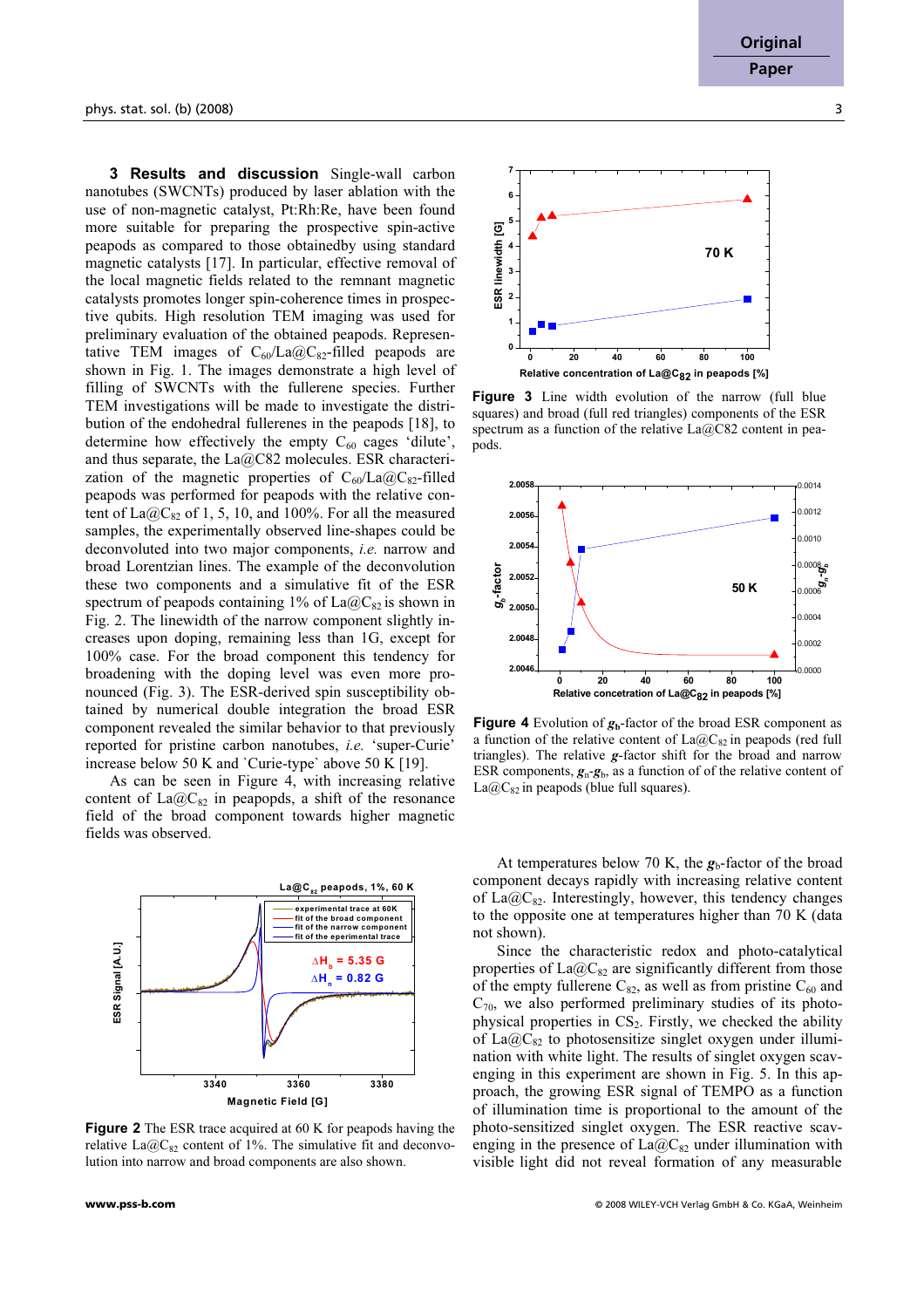



**Figure 5** ESR reactive scavenging of singlet oxygen  $({}^1\Delta_g)$  photo-<br>produced in the presence of either  $C = C$ , or La@C,  $C$ S, solu produced in the presence of either  $C_{70}$ ,  $C_{60}$  or La@C<sub>82</sub>. CS<sub>2</sub> solutions containing 25 mM TMP and 34.6 μM concentrations of either  $C_{70}$ ,  $C_{60}$  or La $@C_{82}$  were illuminated with visible light (halogen lamp). Inset: representative ESR traces showing the growth of the ESR signal of TEMPO as a function of illumination time.

amounts of  ${}^{1}\Delta_{g}$ . This result is in good agreement with theo-<br>rational prodictions of Tecnotorship et al. for an active spin retical predictions of Tagmatarchis *et al.* for an active spin doublet located on the  $C_{82}$  cage [20]. In contrast, as can be seen in Fig. 5, both  $C_{60}$  and  $C_{70}$  efficiently sensitized the formation of  ${}^1\Delta_g$ . The observed marked difference in slopes<br>of the kinetic plots for C, and C, has been observed proof the kinetic plots for  $C_{60}$  and  $C_{70}$  has been observed previously in other solvents, including toluene [21], and is customarily associated with a considerably larger oxygen quenching rate constant for  $C_{70}$  than that of  $C_{60}$  [22]. While using ESR, we also checked the photocatalytic properties of  $La@C<sub>82</sub>$  towards decomposition of a stable free radical,



**Figure 6** Photo-decomposition of 50  $\mu$ M TEMPO in CS<sub>2</sub> solutions containing 34.6 μM concentrations either of  $C_{70}$ ,  $C_{60}$  or  $La@C_{82}$  under illumination with visible light (halogen lamp). Black full circles: solution of 34.6  $\mu$ M C<sub>60</sub> and 50  $\mu$ M TEMPO in CS<sub>2</sub> under visible light illumination. Blue squares: solution of 50  $\mu$ M TEMPO in CS<sub>2</sub> under VIS illumination (control I); dark yellow triangles: solution of 34.6  $\mu$ M La@C<sub>82</sub> and 50  $\mu$ M TEMPO in  $CS_2$  under illumination; olive stars: solution of 50  $\mu$ M TEMPO 50 mM in the dark (control II). Inset: semi-logarithmic plot of the time course of the photo-decomposition of TEMPO in the presence of  $C_{60}$ .



Figure 7 (a) Representative ESR traces acquired during the photo-decomposition of TEMPO in the presence of  $La@C_{82}$ . CS<sub>2</sub> solution containing 50 μM TEMPO and 34.6 μM concentration of La@C<sub>82</sub> was illuminated with visible light (halogen lamp). (b) Room temperature ESR spectra of  $La@C_{82}$  acquired for: airequilibrated  $CS_2$  solution (bottom), after 90 min of illumination of  $CS_2$  solution of  $La@C_{82}$  and TEMPO (final phase of the photodecompostion of TEMPO) (middle), and for the degassed solution of  $La@C_{82}$  in CS<sub>2</sub> (top).

TEMPO. The time courses of the photo-decomposition of TEMPO under illumination with visible light in the presence of  $C_{70}$ ,  $C_{60}$  or La@ $C_{82}$  are shown in Fig. 6. The fastest decay rate of TEMPO was observed in the solution containing  $C_{60}$ . The linear semi-logarithmic plot of TEM-PO decay versus illumination time points to the exponential character of this process (inset to Fig. 6). In the presence of  $La@C_{82}$ , the photo-decomposition of TEMPO was found considerably slower and occurred with almost the same rate as in the control experiment in the absence of any photocatalysts (control I in Fig. 6). It is worth noting that in the dark and in the absence of any photocatalysts TEMPO remained entirely stable over a prolonged period of time (control II in Fig. 6).

**EXERCISE CONFIRMATION** CONTINUOUS CONTINUOUS CONTINUOUS CONTINUOUS CONTINUOUS CONTINUOUS CONTINUOUS CONTINUOUS CONTINUOUS CONTINUOUS CONTINUOUS CONTINUOUS CONTINUOUS CONTINUOUS CONTINUOUS CONTINUOUS CONTINUOUS CONTINUOU The representative spectra showing evolution of the ESR signals observed during illumination with visible light of  $CS_2$  solutions containing both  $La@C_{82}$  and TEMPO are shown in Fig. 7a. At the beginning of the process, the characteristic ESR spectrum of TEMPO consisting of three equidistant peaks is strongly distorted since it overlaps with features belonging to  $La@C_{82}$ . The hyperfine structure in the latter spectrum is not resolved since the experiment was started using a non deoxygenated solvent  $(CS_2)$ . As can be seen in Fig. 7a, during the photo-decomposition of TEMPO, its three ESR peaks disappearwith time, whereas the ESR spectrum of  $La@C_{82}$  is becoming progressively more marked. Interestingly, the emerging ESR spectrum of  $La@C_{82}$  also slightly evolves. In particular, the hyperfine structure is better resolved for longer illumination times. For better clarity, three ESR spectra acquired for air-equilibrated, partially degassed, and nominally deoxygenated solutions of  $La@C_{82}$  in CS<sub>2</sub> are shown in juxtaposition in Fig. 7b.